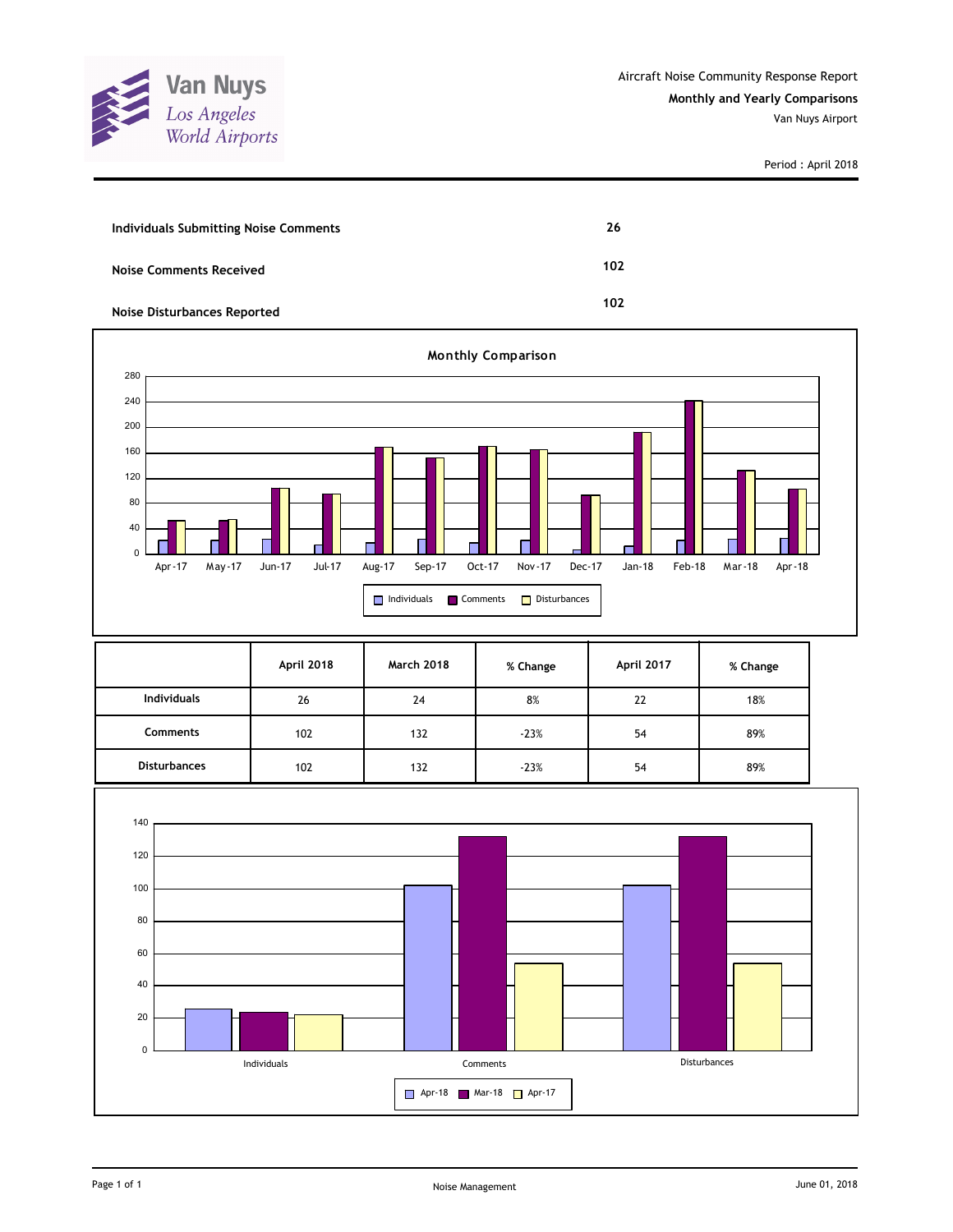

Period : April 2018

|                     | Day<br>$(7:00 \text{ am} - 7:00 \text{ pm})$ | Evening<br>$(7:00 \text{ pm} - 10:00 \text{ pm})$ | Night<br>$(10:00 \text{ pm} - 7:00 \text{ am})$ |
|---------------------|----------------------------------------------|---------------------------------------------------|-------------------------------------------------|
| <b>Comments</b>     | 40                                           | 7                                                 | 55                                              |
| <b>Disturbances</b> | 31                                           | 6                                                 | 65                                              |



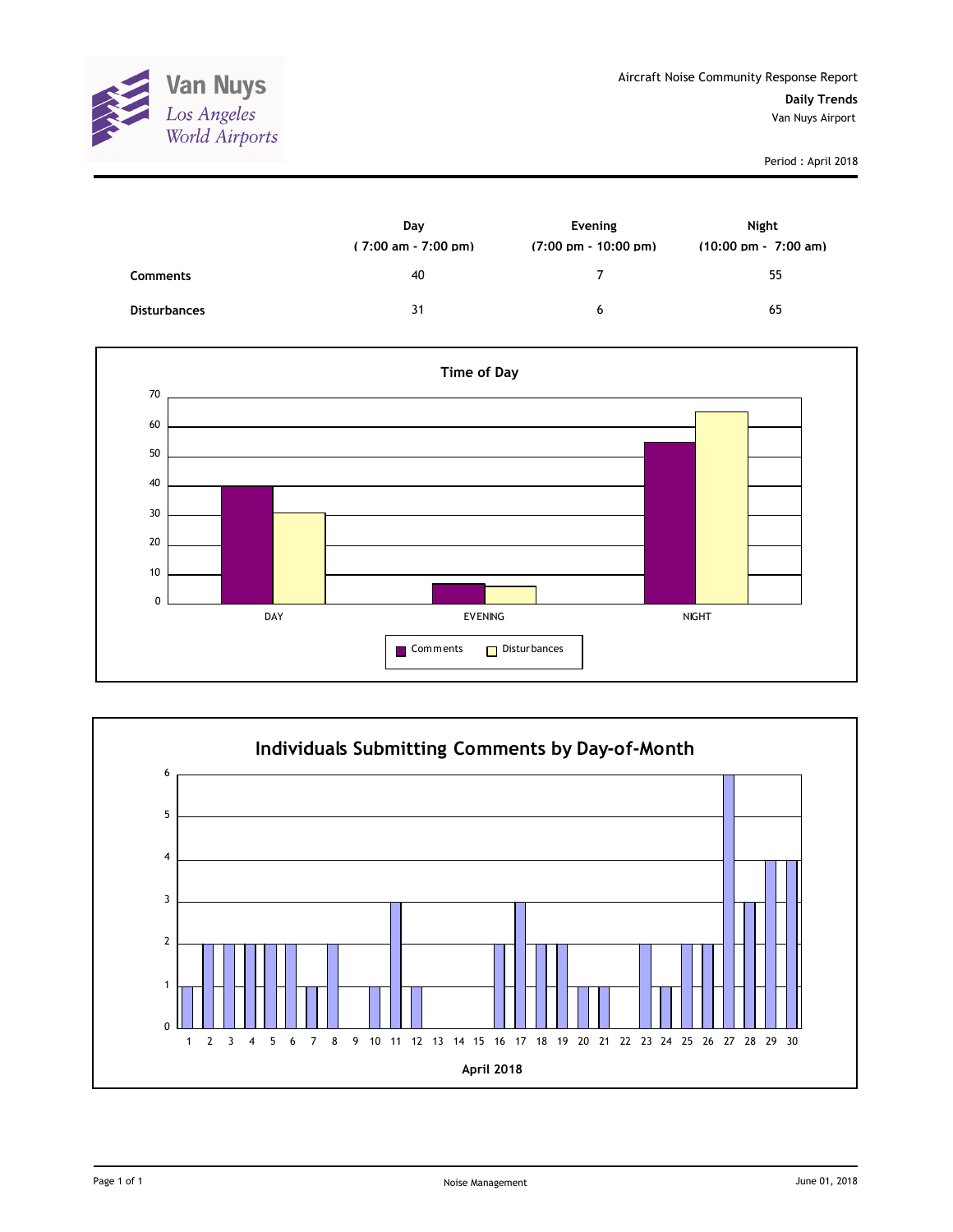

Period : April 2018

| City                 | <b>Individuals</b> | Comments       | Percentage of Comments**                    |           |
|----------------------|--------------------|----------------|---------------------------------------------|-----------|
| <b>Beverly Hills</b> | 1                  | $\overline{2}$ | $2\%$                                       |           |
| Encino               | 1                  | $\mathbf 1$    | $\langle 1\% \rangle$                       |           |
| Lake Balboa          | $\overline{2}$     | $\overline{2}$ | $2\%$                                       |           |
| Los Angeles          | $\overline{2}$     | $\overline{2}$ | $2\%$                                       |           |
| North Hills          | 4                  | 15             | 15%                                         |           |
| Sherman Oaks         | 9                  | 11             | $11\%$                                      |           |
| Studio City          | $\overline{2}$     | $\overline{7}$ | $7\%$<br><b>Service Service</b>             |           |
| Unknown              | 1                  | $\mathbf 1$    | $\langle 1\% \rangle$                       |           |
| Valencia             | 1                  | $\overline{2}$ | $2\%$                                       |           |
| Van Nuys             | 3                  | 59             | 58%                                         |           |
| <b>TOTAL</b>         | 26                 | 102            | 50<br>0<br>20<br>30<br>40<br>60<br>70<br>10 | 80 90 100 |

| <b>Individuals</b>                    |                 | Comments |     |   |    |    |    |    | Percentage of Comments** |    |    |    |        |  |
|---------------------------------------|-----------------|----------|-----|---|----|----|----|----|--------------------------|----|----|----|--------|--|
| *One Individual (Van Nuys)            |                 | 55       | 54% |   |    |    |    |    |                          |    |    |    |        |  |
| *One Individual (North Hills)         |                 | 12       | 12% |   |    |    |    |    |                          |    |    |    |        |  |
| Individuals Reporting 2 To 5 Comments |                 | 18       | 18% |   |    |    |    |    |                          |    |    |    |        |  |
| Individuals Reporting One Comment     |                 | 17       | 17% |   |    |    |    |    |                          |    |    |    |        |  |
| <b>TOTAL</b>                          | Individuals: 26 | 102      |     | 0 | 10 | 20 | 30 | 40 | 50                       | 60 | 70 | 80 | 90 100 |  |

\* One individual reporting 6 or more comments shown by city.

\*\* All percentages are rounded to the nearest whole number.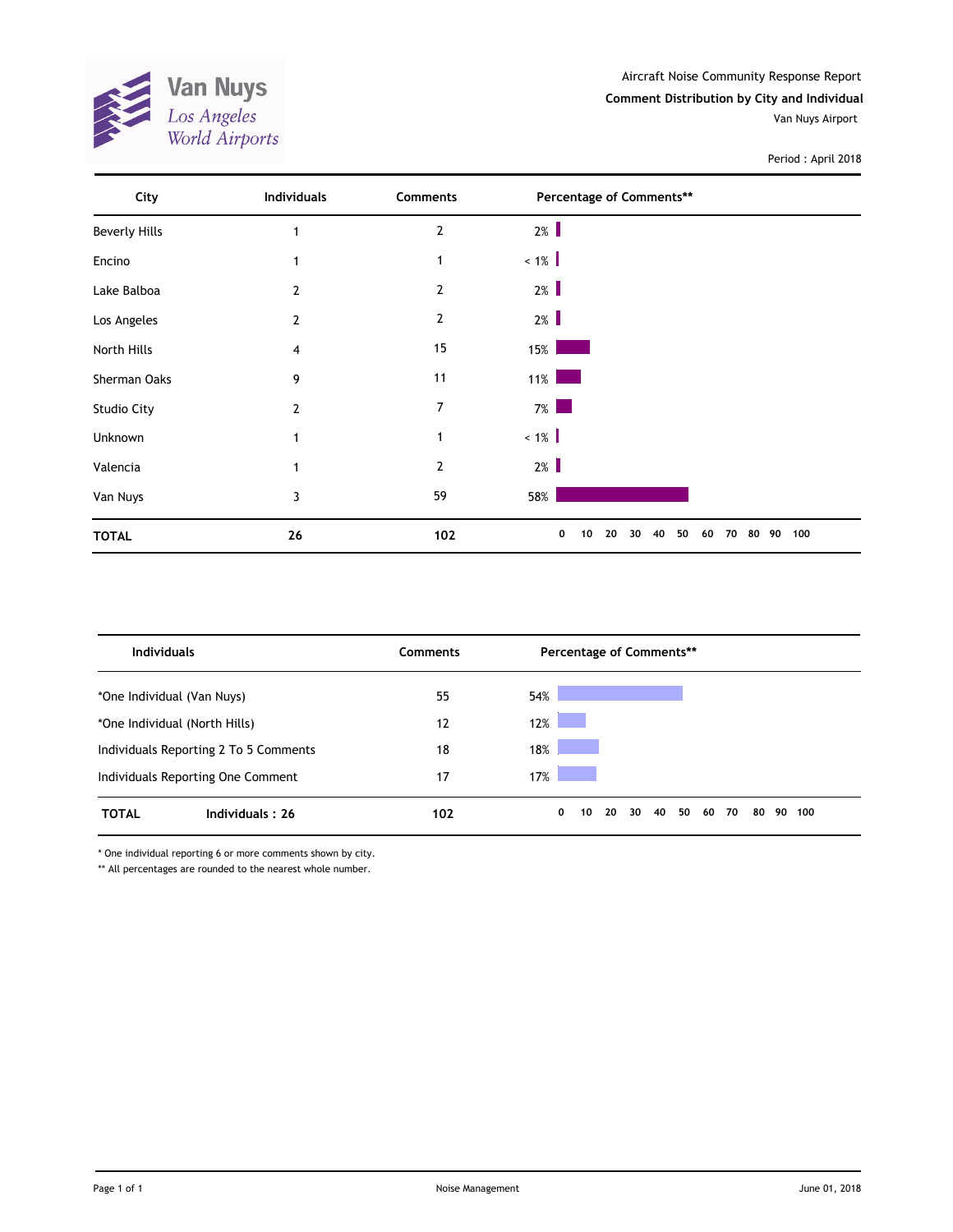

Van Nuys Airport

Period : April 2018

| Type of Disturbance*         | <b>Number of Comments</b> |
|------------------------------|---------------------------|
| Circling                     | 4                         |
| Flying over home             | 13                        |
| Frequency of flights         | 5                         |
| Late night/early morning     | 59                        |
| Low flying                   | 1                         |
| Sustained noise (>5 minutes) | 3                         |
| Unspecified                  | 3                         |
| Unusually loud               | 12                        |
| Vibration/rumbling           | $\overline{2}$            |
| TOTAL                        | 102                       |



Note: \* As reported by individuals.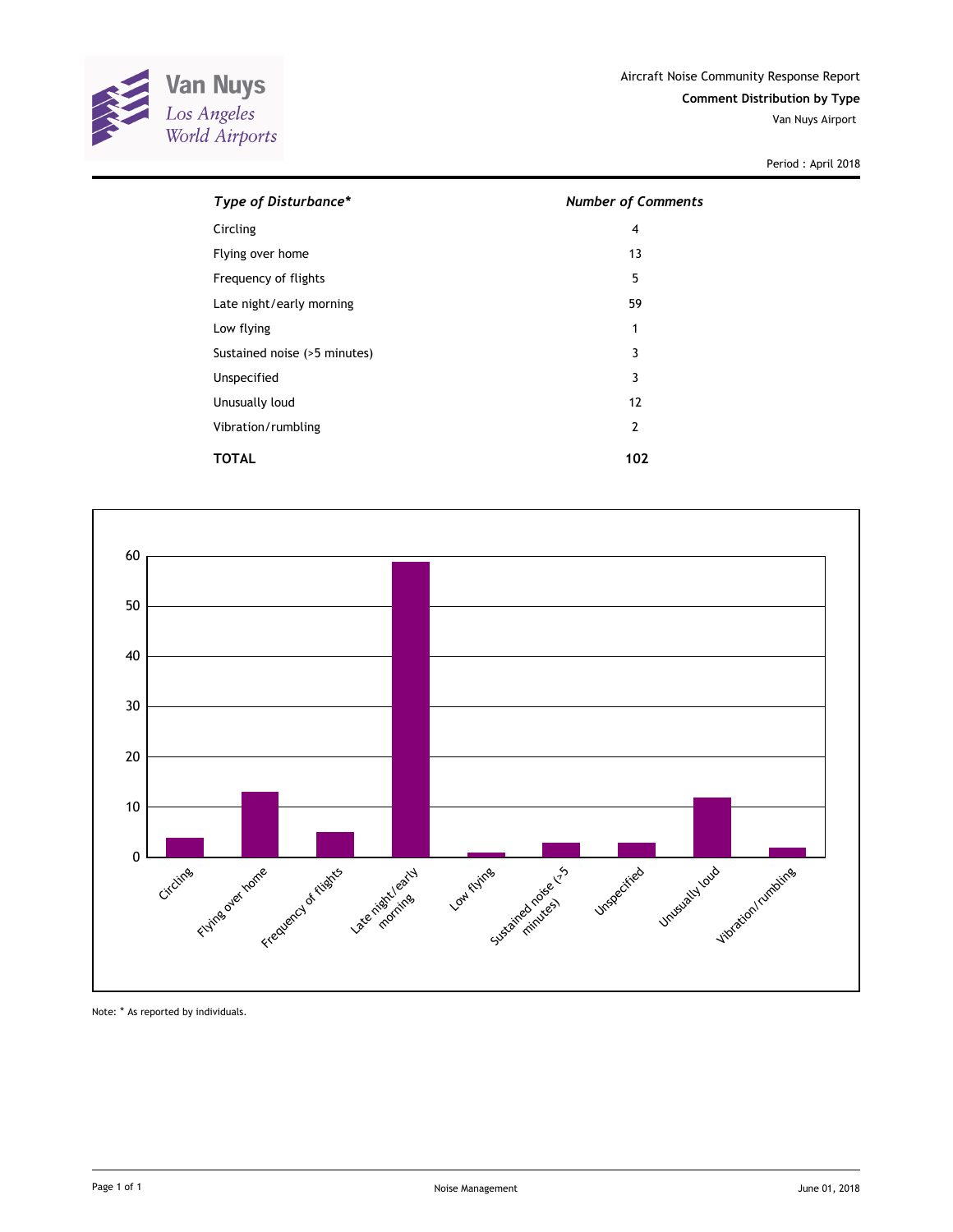

| Contact   |           | Disturbance |           |              |                          |                                                                                             |
|-----------|-----------|-------------|-----------|--------------|--------------------------|---------------------------------------------------------------------------------------------|
| Date      | Time      | Date        | Time      | City         | Disturbance**            | <b>Findings</b>                                                                             |
| 4/02/2018 | $6:03$ am | 4/02/2018   | 5:50 am   | Van Nuys     | Late night/early morning | The jet departure on Monday, April 2, 2018 complied with all City of Los Angeles and        |
|           |           |             |           |              |                          | Federal regulations and law. Please refer to the Noise Management "quick facts" for a       |
|           |           |             |           |              |                          | brief list of enforcement and regulatory actions VNY "can" and "cannot do," related to      |
|           |           |             |           |              |                          | FAA regulations and local City Ordinances. The quick facts and the City Curfew              |
|           |           |             |           |              |                          | Ordinance may be found online under the "Noise Management - Quick Facts" link at            |
|           |           |             |           |              |                          | www.lawa.org/VNYNoise/. Lastly, airports do not control aircraft in flight. The FAA         |
|           |           |             |           |              |                          | has ultimate authority over aircraft and regulates virtually all aviation activity. This    |
|           |           |             |           |              |                          | includes takeoffs, landings, altitudes and direction of flight with the major emphasis on   |
|           |           |             |           |              |                          | safety. The FAA may be contacted by writing to FAA Western-Pacific Region, P.O. Box         |
|           |           |             |           |              |                          | 92007, Los Angeles, CA 90009 for further information.                                       |
| 4/02/2018 | $4:52$ pm | 4/02/2018   | $1:32$ pm | Sherman Oaks | Flying over home         | The aircraft that you reported on Monday, April 2, 2018 at 13:32 was conducting a           |
|           |           |             |           |              |                          | Medevac Operation (Lifeguard-Life Saving Operation). This departure was under the           |
|           |           |             |           |              |                          | direction and control of the Federal Aviation Administration (FAA) SoCal Air Traffic        |
|           |           |             |           |              |                          | Controllers (ATC) and was consistent with standard Van Nuys Airport (VNY) departure         |
|           |           |             |           |              |                          | operations. Additionally, please refer to the Noise Management "quick facts" for a brief    |
|           |           |             |           |              |                          | list of enforcement and regulatory actions VNY "can" and "cannot do," related to FAA        |
|           |           |             |           |              |                          | regulations and local City Ordinances. The quick facts may be found online under the        |
|           |           |             |           |              |                          | "Noise Management - Quick Facts" link at www.lawa.org/VNYNoise/                             |
|           |           |             |           |              |                          | <http: vnynoise="" www.lawa.org=""></http:> . Lastly, please note that airports do not have |
|           |           |             |           |              |                          | jurisdiction on aircraft in flight. The FAA has ultimate authority over aircraft flight     |
|           |           |             |           |              |                          | patterns and regulates virtually all aviation activity. This includes takeoffs, landings,   |
|           |           |             |           |              |                          | altitudes and direction of flight with the major emphasis on safety. Please contact the     |
|           |           |             |           |              |                          | FAA at FAA Western-Pacific Region, P.O. Box 92007, Los Angeles, CA 90009 for more           |
|           |           |             |           |              |                          | information regarding this matter.                                                          |
| 4/04/2018 | 10:32 am  | 4/04/2018   | $9:39$ am | Sherman Oaks | Unusually loud           | The aircraft you reported on Wednesday, April 4, 2018 at 09:39 was a Gulfstream G-III       |
|           |           |             |           |              |                          | jet departure from Van Nuys Airport (VNY) under the control and direction of the            |
|           |           |             |           |              |                          | Federal Aviation Administration (FAA) Air Traffic Controller (ATC). This flight was         |
|           |           |             |           |              |                          | consistent with normal VNY departure operations. Please note that airports do not           |

\* Comments exceeding monthly limit are not investigated and are not shown.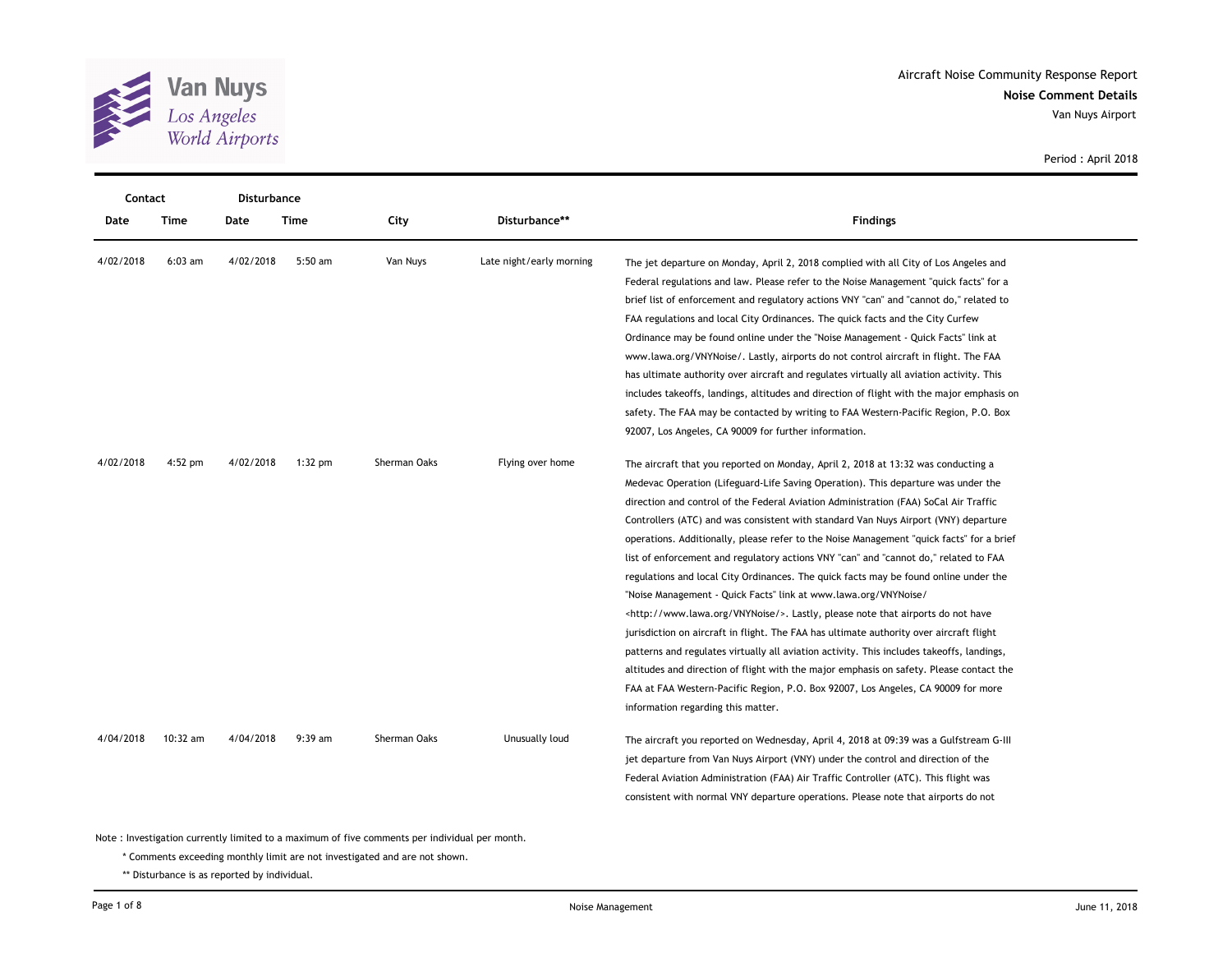| Contact   |           | Disturbance |           |                    |                          |                                                                                                                                                                                                                                                                                                                                                                                                                                                                                                                                                                                                                                                                                                                                                                                                                                                                                                                                                                                                                                                                                                                                                                          |
|-----------|-----------|-------------|-----------|--------------------|--------------------------|--------------------------------------------------------------------------------------------------------------------------------------------------------------------------------------------------------------------------------------------------------------------------------------------------------------------------------------------------------------------------------------------------------------------------------------------------------------------------------------------------------------------------------------------------------------------------------------------------------------------------------------------------------------------------------------------------------------------------------------------------------------------------------------------------------------------------------------------------------------------------------------------------------------------------------------------------------------------------------------------------------------------------------------------------------------------------------------------------------------------------------------------------------------------------|
| Date      | Time      | Date        | Time      | City               | <b>Disturbance</b>       | <b>Findings</b>                                                                                                                                                                                                                                                                                                                                                                                                                                                                                                                                                                                                                                                                                                                                                                                                                                                                                                                                                                                                                                                                                                                                                          |
|           |           |             |           |                    |                          | have jurisdiction on aircraft in flight. The FAA has ultimate authority over aircraft<br>flight patterns and regulates virtually all aviation activity. This includes takeoffs,<br>landings, altitudes and direction of flight with the major emphasis on safety. Please<br>contact the FAA at FAA Western-Pacific Region, P.O. Box 92007, Los Angeles, CA 90009<br>for more information regarding this matter. Lastly, please refer to the Noise<br>Management "quick facts" for a brief list of enforcement and regulatory actions VNY<br>"can" and "cannot do," related to FAA regulations and local City Ordinances. The quick<br>facts may be found online under the "Noise Management - Quick Facts" link at<br>www.lawa.org/VNYNoise/ <http: vnynoise="" www.lawa.org=""></http:> .                                                                                                                                                                                                                                                                                                                                                                               |
| 4/06/2018 | $6:16$ pm | 4/06/2018   | $1:20$ am | <b>Studio City</b> | Flying over home         | The aircraft you reported on Friday, April 6, 2018 at 01:20 was a departure from Van<br>Nuys Airport (VNY) under the direction and control of the Federal Aviation<br>Administration (FAA) Air Traffic Controllers (ATC). The departure was consistent with<br>normal VNY departure operations and the aircraft was in full compliance with all City of<br>Los Angeles and Federal regulations/laws. Please refer to the Noise Management "quick<br>facts" for a brief list of enforcement and regulatory actions VNY "can" and "cannot do"<br>related to FAA regulations and local City Ordinances. The quick facts may be found by<br>clicking the "Noise Management Quick Facts" link at www.lawa.org/VNYNoise/<br><http: vnynoise="" www.lawa.org=""></http:> . Lastly, airports do not control aircraft in flight.<br>The FAA has ultimate authority over aircraft and regulates virtually all aviation<br>activity. This includes takeoffs, landings, altitudes and direction of flight with the<br>major emphasis on safety. The FAA may be contacted by writing to FAA Western-Pacific<br>Region, P.O. Box 92007, Los Angeles, CA 90009 for further information. |
| 4/07/2018 | $1:56$ am | 4/07/2018   | $1:52$ am | North Hills        | Late night/early morning | The aircraft activity you reported in the early morning hours of Saturday, April 7, 2018<br>complied with all City of Los Angeles and Federal regulations/laws. Additionally, please<br>refer to the VNY Noise Management "quick facts" for a brief list of enforcement and<br>regulatory actions VNY "can" and "cannot do," related to FAA regulations and local City<br>Ordinances. The quick facts and the City Curfew Ordinance may be found online under<br>the "Noise Management Quick Facts" link at www.lawa.org/VNYNoise/. Lastly, please<br>note that airports do not have jurisdiction on aircraft in flight. The Federal Aviation<br>Administration has ultimate authority over aircraft flight patterns and regulates<br>virtually all aviation activities. This includes altitudes and direction of flight with the<br>major emphasis on safety. Please contact the FAA by writing to FAA Western Pacific<br>Region, P.O. Box 92007, Los Angeles, CA 90009 for further information.                                                                                                                                                                        |

\* Comments exceeding monthly limit are not investigated and are not shown.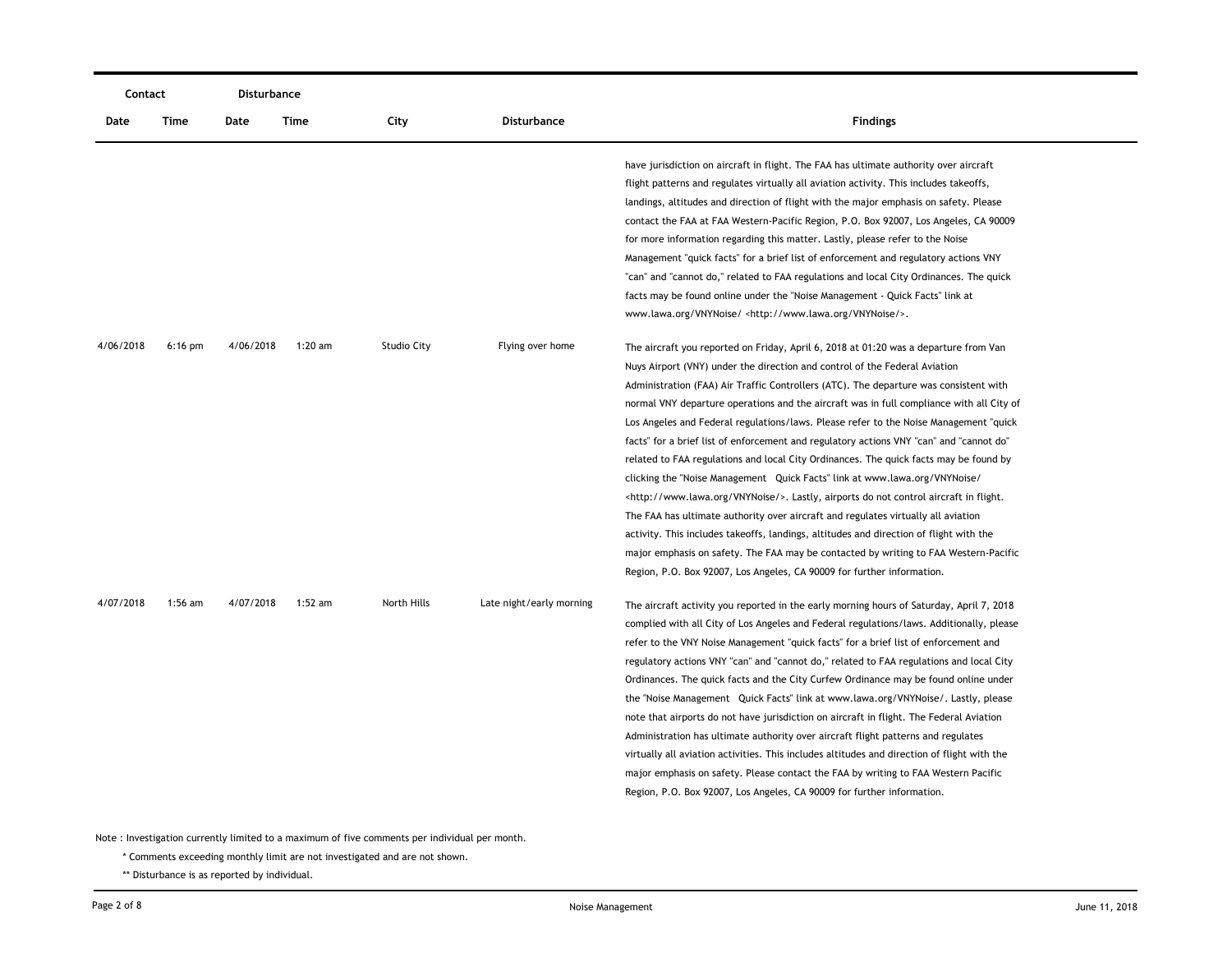|           | Contact            |           | Disturbance        |             |                          |                                                                                                                                                                                                                                                                                                                                                                                                                                                                                                                                                                                                                                                                                                                                                                                                                                                                                                                                                                                                                                                                                                                                                                                                                                                                                                                                                                                                    |
|-----------|--------------------|-----------|--------------------|-------------|--------------------------|----------------------------------------------------------------------------------------------------------------------------------------------------------------------------------------------------------------------------------------------------------------------------------------------------------------------------------------------------------------------------------------------------------------------------------------------------------------------------------------------------------------------------------------------------------------------------------------------------------------------------------------------------------------------------------------------------------------------------------------------------------------------------------------------------------------------------------------------------------------------------------------------------------------------------------------------------------------------------------------------------------------------------------------------------------------------------------------------------------------------------------------------------------------------------------------------------------------------------------------------------------------------------------------------------------------------------------------------------------------------------------------------------|
| Date      | Time               | Date      | <b>Time</b>        | City        | <b>Disturbance</b>       | <b>Findings</b>                                                                                                                                                                                                                                                                                                                                                                                                                                                                                                                                                                                                                                                                                                                                                                                                                                                                                                                                                                                                                                                                                                                                                                                                                                                                                                                                                                                    |
| 4/08/2018 | $7:27$ pm          | 4/08/2018 | $9:53$ am          | Los Angeles | Low flying               | The aircraft you reported on Sunday, April 8, 2018 at 09:53 was a departure from Santa<br>Monica Airport (SMO) and was not associated with VNY operations. Please contact the<br>Santa Monica Hotline at (310) 458-8692 for further information regarding this flight.<br>Please note that airports do not have jurisdiction on aircraft in flight. The FAA has<br>ultimate authority over aircraft flight patterns and regulates virtually all aviation<br>activity with the major emphasis on safety.                                                                                                                                                                                                                                                                                                                                                                                                                                                                                                                                                                                                                                                                                                                                                                                                                                                                                            |
| 4/10/2018 | $12:31$ am         | 4/10/2018 | 12:28 am           | Van Nuys    | Late night/early morning | The aircraft activity you reported in the early morning hours of Tuesday, April 10, 2018<br>complied with all Federal and City of Los Angeles laws, regulations, and ordinances,<br>including the VNY Curfew Regulation. Please note that the VNY Curfew only prohibits<br>the DEPARTURE of older, louder Stage 2 aircraft exceeding a specified noise level<br>established in an FAA Advisory Circular between 2200 (10 pm) and 0700 (7 am) the<br>following day. This "partial" curfew does not prohibit any aircraft from landing nor<br>does it prohibit newer Stage 3 or Stage 4 aircraft from departing VNY. Additionally,<br>helicopters, medical life flights, military or other government owned/operated aircraft<br>involved in law enforcement, emergency response, fire or rescue operations are<br>exempt from the curfew. The full text of the Ordinance can be viewed on line at:<br>www.lawa.org/VNYNoise/ and clicking on "Documents," then selecting "Noise<br>Abatement and Curfew Regulation" in the blue box. Lastly, please refer to the VNY<br>Noise Management "quick facts" for a brief list of enforcement and regulatory actions<br>VNY "can" and "cannot do," related to FAA regulations and local City Ordinances. The<br>quick facts and the City Curfew Ordinance may be found online under the "Noise"<br>Management Quick Facts" link at www.lawa.org/VNYNoise/. |
| 4/10/2018 | $11:00 \text{ pm}$ |           | 4/10/2018 10:59 pm | Van Nuys    | Late night/early morning | The noise you reported was associated with a Los Angeles Police Department Air<br>Support Division (LAPD ASD) helicopter which was conducting official LAPD business.<br>The LAPD ASD routinely patrols and supports police ground units in the many<br>neighborhoods located within the City of Los Angeles. It is not uncommon to have<br>multiple fly-overs of an area during a relatively short period of time.<br>While we take your comments seriously and do our best to provide meaningful<br>information in our response letters, it'd be greatly appreciated if you could please<br>refrain from the use of profanity in expressing your concern(s). If the issue persists,<br>then staff may no longer provide written responses to you when requested and will only<br>log and document your comments in the VNY Aircraft Noise Comments Report.                                                                                                                                                                                                                                                                                                                                                                                                                                                                                                                                       |

\* Comments exceeding monthly limit are not investigated and are not shown.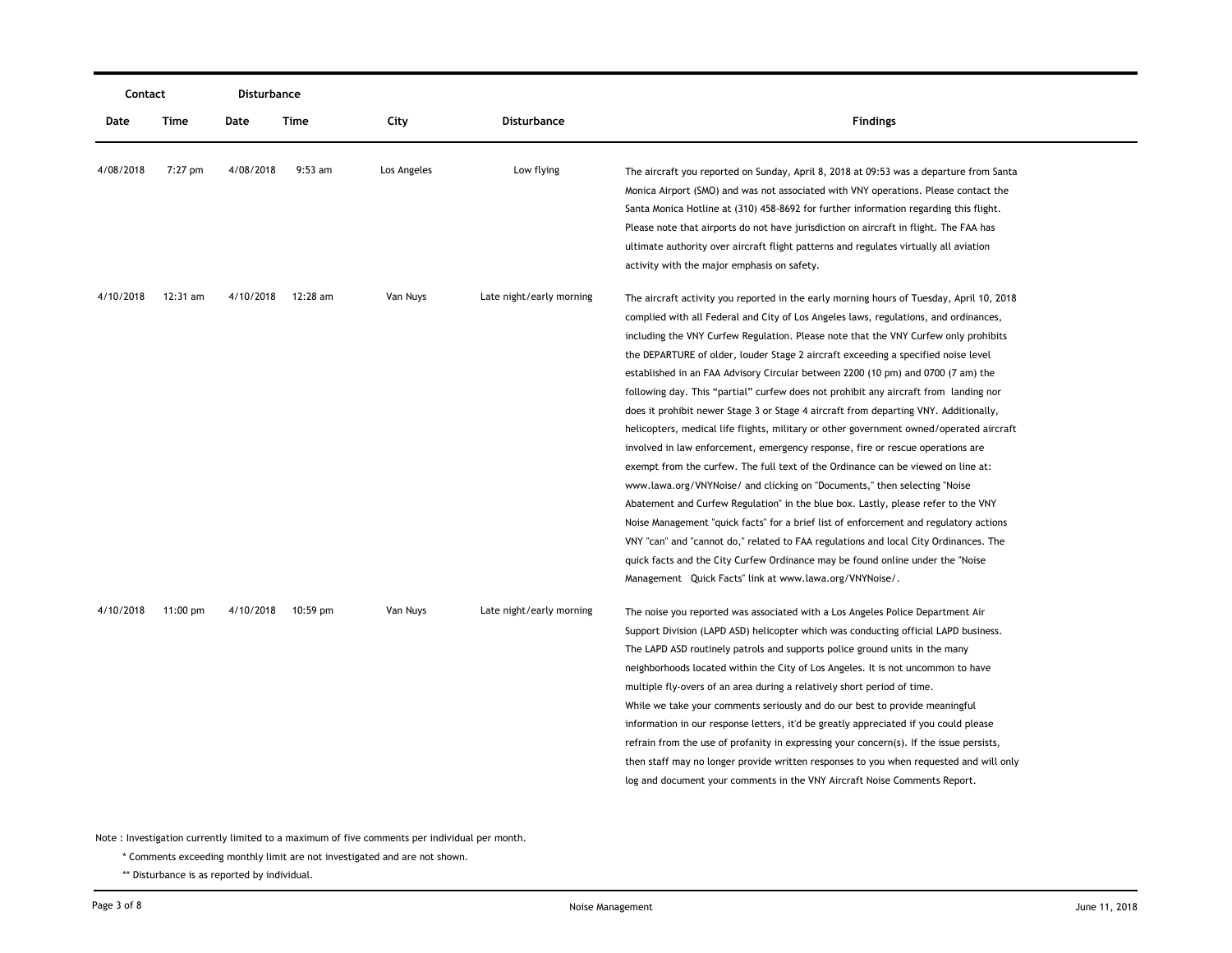| Contact   |           | Disturbance |          |                      |                          |                                                                                                                                                                                                                                                                                                                                                                                                                                                                                                                                                                                                                                                                                                                                                                                                                                                                                                                                                                                                                                                                                                                                                                                                                                                                              |
|-----------|-----------|-------------|----------|----------------------|--------------------------|------------------------------------------------------------------------------------------------------------------------------------------------------------------------------------------------------------------------------------------------------------------------------------------------------------------------------------------------------------------------------------------------------------------------------------------------------------------------------------------------------------------------------------------------------------------------------------------------------------------------------------------------------------------------------------------------------------------------------------------------------------------------------------------------------------------------------------------------------------------------------------------------------------------------------------------------------------------------------------------------------------------------------------------------------------------------------------------------------------------------------------------------------------------------------------------------------------------------------------------------------------------------------|
| Date      | Time      | Date        | Time     | City                 | Disturbance              | <b>Findings</b>                                                                                                                                                                                                                                                                                                                                                                                                                                                                                                                                                                                                                                                                                                                                                                                                                                                                                                                                                                                                                                                                                                                                                                                                                                                              |
| 4/11/2018 | $9:40$ am | 4/11/2018   | 7:00 am  | <b>Beverly Hills</b> | Flying over home         | The aircraft you reported on Wednesday, April 11, 2018 at 07:00 was a single engine<br>propeller driven Beech Bonanza (BE33) that arrived to Van Nuys Airport (VNY) under<br>the control and direction of Federal Aviation Administration (FAA) Air Traffic<br>Controllers (ATC). This flight was consistent with normal VNY arrival operations.<br>Additionally, please refer to the VNY Noise Management "quick facts" for a brief list of<br>enforcement and regulatory actions VNY "can" and "cannot do," related to FAA<br>regulations and local City Ordinances. The quick facts and the City Curfew Ordinance<br>may be found online under the "Noise Management Quick Facts" link at                                                                                                                                                                                                                                                                                                                                                                                                                                                                                                                                                                                 |
|           |           |             |          |                      |                          | www.lawa.org/VNYNoise/. Lastly, please note that airports do not have jurisdiction on<br>aircraft in flight. The Federal Aviation Administration has ultimate authority over<br>aircraft flight patterns and regulates virtually all aviation activities. This includes<br>altitudes and direction of flight with the major emphasis on safety. Please contact the<br>FAA by writing to FAA Western Pacific Region, P.O. Box 92007, Los Angeles, CA 90009<br>for further information.                                                                                                                                                                                                                                                                                                                                                                                                                                                                                                                                                                                                                                                                                                                                                                                        |
| 4/16/2018 | $5:00$ am | 4/16/2018   | 4:59 am  | Van Nuys             | Late night/early morning | The aircraft you reported on Monday, April 16, 2018 at 04:59 was a departure from Van<br>Nuys Airport (VNY) under the direction and control of the Federal Aviation<br>Administration (FAA) Air Traffic Controllers (ATC). The flight was consistent with normal<br>VNY departure operations and the aircraft was in full compliance with all City of Los<br>Angeles and Federal regulations/laws.                                                                                                                                                                                                                                                                                                                                                                                                                                                                                                                                                                                                                                                                                                                                                                                                                                                                           |
| 4/17/2018 | 10:19 am  | 4/17/2018   | 10:00 am | Lake Balboa          | Circling                 | The aircraft you reported on Tuesday, April 17, 2018 at 10:00 was a vintage military<br>single radial engine propeller driven AT6F Texan that was conducting training in<br>preparation for a Memorial Day flyover at the National Cemetery in Los Angeles. The<br>airplane was under the control and direction of Federal Aviation Administration (FAA)<br>Air Traffic Controllers (ATC). Aircraft traffic and training patterns are not within<br>airport's jurisdiction; the FAA has ultimate authority over aircraft flight patterns and<br>regulates virtually all aviation activities. This includes takeoffs, landings, altitudes,<br>direction and frequency of flights with the major emphasis on safety. The FAA may be<br>contacted by writing to FAA Western-Pacific Region, P.O. Box 92007, Los Angeles, CA<br>90009 for further information regarding aviation matters. Additionally, please refer to<br>the Noise Management "quick facts" for a brief list of enforcement and regulatory<br>actions VNY "can" and "cannot do," related to FAA regulations and local City<br>Ordinances. The quick facts may be found online under the "Noise Management - Quick<br>Facts" link at www.lawa.org/VNYNoise/ <http: vnynoise="" www.lawa.org=""></http:> Lastly, |

\* Comments exceeding monthly limit are not investigated and are not shown.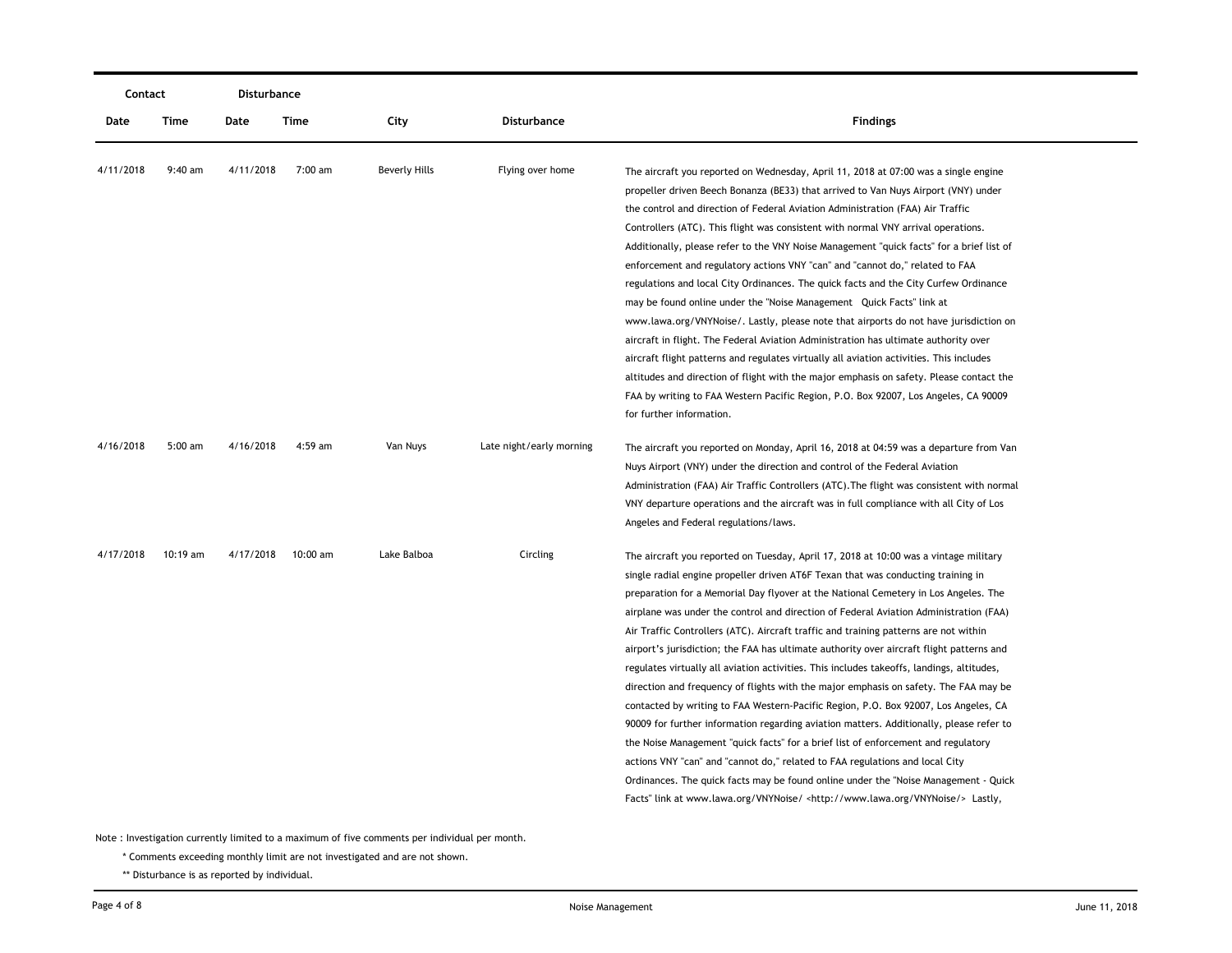| Contact   |           | Disturbance |                    |              |                          |                                                                                                                                                                                                                                                                                                                                                                                                                                                                                                                                                                                                                                                                                                                                                                                                                                                                                                                                                                                                                                                                                                                                                                                                                                                                                        |
|-----------|-----------|-------------|--------------------|--------------|--------------------------|----------------------------------------------------------------------------------------------------------------------------------------------------------------------------------------------------------------------------------------------------------------------------------------------------------------------------------------------------------------------------------------------------------------------------------------------------------------------------------------------------------------------------------------------------------------------------------------------------------------------------------------------------------------------------------------------------------------------------------------------------------------------------------------------------------------------------------------------------------------------------------------------------------------------------------------------------------------------------------------------------------------------------------------------------------------------------------------------------------------------------------------------------------------------------------------------------------------------------------------------------------------------------------------|
| Date      | Time      | Date        | Time               | City         | <b>Disturbance</b>       | Findings                                                                                                                                                                                                                                                                                                                                                                                                                                                                                                                                                                                                                                                                                                                                                                                                                                                                                                                                                                                                                                                                                                                                                                                                                                                                               |
|           |           |             |                    |              |                          | concerns regarding air quality issues should be addressed to the South Coast Air<br>Quality Management District by writing to SCAQMD Headquarters, 21865 Copley Drive,<br>Diamond Bar, CA 91765.                                                                                                                                                                                                                                                                                                                                                                                                                                                                                                                                                                                                                                                                                                                                                                                                                                                                                                                                                                                                                                                                                       |
| 4/24/2018 | 11:49 pm  |             | 4/24/2018 11:47 pm | Van Nuys     | Late night/early morning | The jet aircraft departure that you referenced on Tuesday, April 24, 2017 at 23:47<br>complied with all City of Los Angeles and Federal regulations/laws and was consistent<br>with normal VNY departure operations. *                                                                                                                                                                                                                                                                                                                                                                                                                                                                                                                                                                                                                                                                                                                                                                                                                                                                                                                                                                                                                                                                 |
| 4/27/2018 | $3:43$ pm | 4/27/2018   | $3:15$ pm          | Sherman Oaks | Unusually loud           | The jet aircraft you reported on Friday, April 27, 2018 at 15:15 was a United States<br>Military F/A18 Super Hornet that departed from VNY under the control and direction of<br>Federal Aviation Administration (FAA) Air Traffic Controllers (ATC). In general, military<br>aircraft are louder than most aircraft that normally operate at VNY. Please note that<br>military flights to and from VNY are not under the control of the airport but are under<br>the jurisdiction of the United States Military Command and the FAA.                                                                                                                                                                                                                                                                                                                                                                                                                                                                                                                                                                                                                                                                                                                                                  |
| 4/27/2018 | $4:49$ pm | 4/27/2018   | $3:09$ pm          | Sherman Oaks | Vibration/rumbling       | The jet aircraft you reported on Friday, April 27, 2018 at 15:09 was a United States<br>Military F/A18 Super Hornet that departed from VNY under the control and direction of<br>Federal Aviation Administration (FAA) Air Traffic Controllers (ATC). In general, military<br>aircraft are louder than most aircraft that normally operate at VNY. Please note that<br>military flights to and from VNY are not under the control of the airport but are under<br>the jurisdiction of the United States Military Command and the FAA.                                                                                                                                                                                                                                                                                                                                                                                                                                                                                                                                                                                                                                                                                                                                                  |
| 4/27/2018 | $5:13$ pm | 4/27/2018   | $3:10$ pm          | Sherman Oaks | Unusually loud           | The frequency of aircraft activity over your residence noted in your comments are not<br>within Van Nuys Airport's (VNY) control and direction. Airports do not have<br>jurisdiction on aircraft in flight. The Federal Aviation Administration (FAA) has ultimate<br>authority over aircraft flight patterns and regulates virtually all aviation activities.<br>This includes altitudes and direction of flight with the major emphasis on safety. Please<br>contact the FAA by writing to FAA Western Pacific Region, P.O. Box 92007, Los<br>Angeles, CA 90009 for further information. Additionally, please refer to the VNY Noise<br>Management "quick facts" for a brief list of enforcement and regulatory actions VNY<br>"can" and "cannot do," related to FAA regulations and local City Ordinances. The quick<br>facts and the City Curfew Ordinance may be found online under the "Noise Management"<br>Quick Facts" link at www.lawa.org/VNYNoise/ <http: vnynoise="" www.lawa.org=""></http:> .<br>Lastly, based on the date and time of your comments on Friday, April 27, 2018 at 1510,<br>we identified a United States Military F/A18 Super Hornet departure from VNY as the<br>likely source of your disturbance. In general, military aircraft are louder than most |

\* Comments exceeding monthly limit are not investigated and are not shown.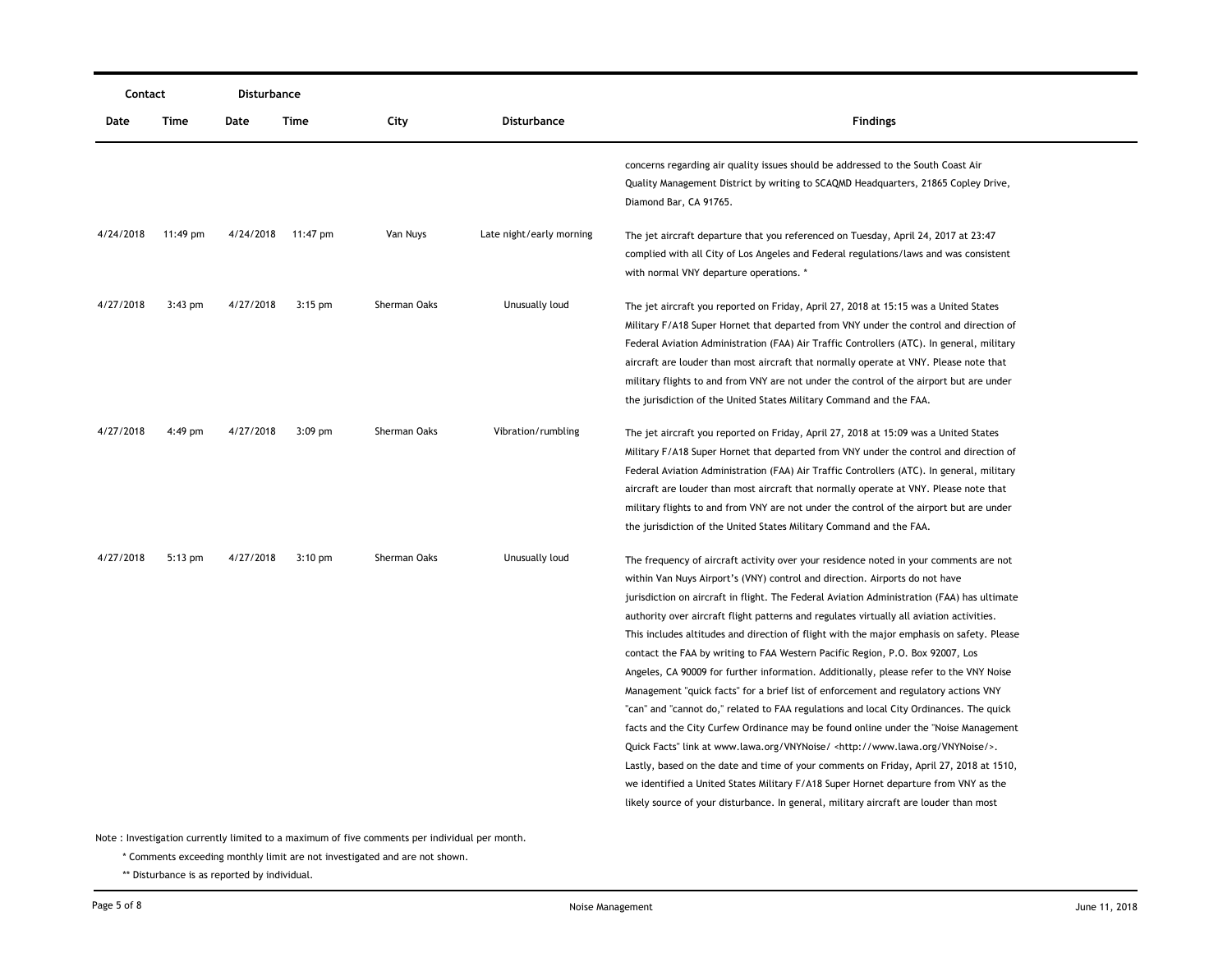| Contact   |           | Disturbance |           |                      |                          |                                                                                                                                                                                                                                                                                                                                                                                                                                                                                                                                                                                                                                                                                                                                                                                                                                                                                                                                                                                                                                                                                                                                                                                                                            |
|-----------|-----------|-------------|-----------|----------------------|--------------------------|----------------------------------------------------------------------------------------------------------------------------------------------------------------------------------------------------------------------------------------------------------------------------------------------------------------------------------------------------------------------------------------------------------------------------------------------------------------------------------------------------------------------------------------------------------------------------------------------------------------------------------------------------------------------------------------------------------------------------------------------------------------------------------------------------------------------------------------------------------------------------------------------------------------------------------------------------------------------------------------------------------------------------------------------------------------------------------------------------------------------------------------------------------------------------------------------------------------------------|
| Date      | Time      | Date        | Time      | City                 | <b>Disturbance</b>       | <b>Findings</b>                                                                                                                                                                                                                                                                                                                                                                                                                                                                                                                                                                                                                                                                                                                                                                                                                                                                                                                                                                                                                                                                                                                                                                                                            |
|           |           |             |           |                      |                          | aircraft that normally operate at VNY. Please note that military flights to and from VNY<br>are not under the control of the airport but are under the jurisdiction of the United<br>States Military Command and the FAA.                                                                                                                                                                                                                                                                                                                                                                                                                                                                                                                                                                                                                                                                                                                                                                                                                                                                                                                                                                                                  |
| 4/28/2018 | $6:34$ am | 4/28/2018   | $4:13$ am | <b>Studio City</b>   | Flying over home         | The incident you reported on Saturday, April 28 at 04:13 was associated with a Los<br>Angeles Police Department Air Support Division (LAPD ASD) helicopter which was<br>conducting official LAPD business. The LAPD ASD routinely patrols and supports police<br>ground units in the many neighborhoods located within the City of Los Angeles. It is not<br>uncommon to have multiple fly-overs of an area during a relatively short period of time.                                                                                                                                                                                                                                                                                                                                                                                                                                                                                                                                                                                                                                                                                                                                                                      |
| 4/28/2018 | $7:13$ am | 4/28/2018   | $7:00$ am | <b>Beverly Hills</b> | Frequency of flights     | The jet aircraft you reported on Saturday, April 28, 2018 at 07:00, 08:14 and 08:19<br>were Boeing B737 departures from Hollywood-Burbank Airport (BUR) and were not<br>associated with VNY operations. Please contact the BUR Hotline at (800) 441-0409 for<br>further information regarding this flight.                                                                                                                                                                                                                                                                                                                                                                                                                                                                                                                                                                                                                                                                                                                                                                                                                                                                                                                 |
| 4/29/2018 | 4:57 pm   | 4/28/2018   | 11:34 pm  | <b>Studio City</b>   | Vibration/rumbling       | The aircraft that you reported on Saturday, April 28, 2018 at 23:34 was conducting a<br>Medevac Operation (Lifeguard-Life Saving Operation) from Van Nuys Airport. This<br>departure was under the direction and control of the Federal Aviation Administration<br>(FAA) SoCal Air Traffic Controllers (ATC) and was consistent with normal Van Nuys<br>Airport (VNY) departure operations. Please refer to the Noise Management "quick<br>facts" for a brief list of enforcement and regulatory actions VNY "can" and "cannot do,"<br>related to FAA regulations and local City Ordinances. The quick facts may be found<br>online under the "Noise Management - Quick Facts" link at www.lawa.org/VNYNoise/<br><http: vnynoise="" www.lawa.org=""></http:> . Lastly, please note that airports do not have<br>jurisdiction on aircraft in flight. The FAA has ultimate authority over aircraft flight<br>patterns and regulates virtually all aviation activity. This includes takeoffs, landings,<br>altitudes and direction of flight with the major emphasis on safety. Please contact the<br>FAA at FAA Western-Pacific Region, P.O. Box 92007, Los Angeles, CA 90009 for more<br>information regarding this matter. |
| 4/29/2018 | $5:11$ pm | 4/29/2018   | 12:03 am  | <b>Studio City</b>   | Late night/early morning | The aircraft you reported on Sunday, April 29, 2018 at 00:03 and 23:07 were<br>departures from Van Nuys Airport (VNY) conducted under the direction and control of<br>the Federal Aviation Administration (FAA) SoCal Air Traffic Controllers (ATC). The<br>departures were consistent with normal VNY departure operations and both aircraft<br>were in full compliance with all City of Los Angeles and Federal regulations/laws.                                                                                                                                                                                                                                                                                                                                                                                                                                                                                                                                                                                                                                                                                                                                                                                        |

\* Comments exceeding monthly limit are not investigated and are not shown.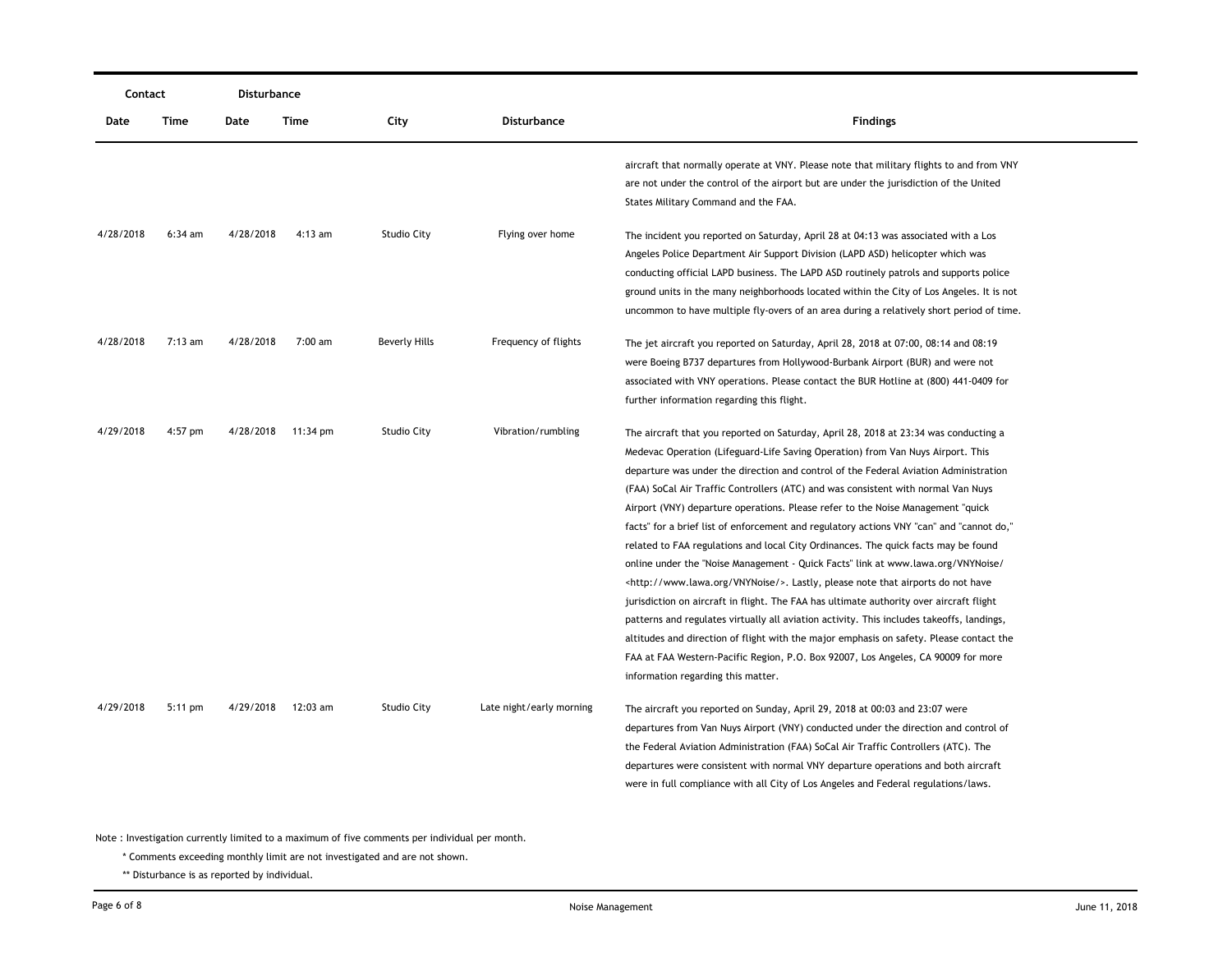| Contact   |           | Disturbance |           |                    |                          |                                                                                                                                                                                                                                                                                                                                                                                                                                                                                                                                                                                                                                                                                                                                                                                                                                                                                                                                                                                                                                                                                                                                                                                                                                                                                                                                                                                                                                                                                                                                                                                                                                                                                                                                                                                                                                                        |
|-----------|-----------|-------------|-----------|--------------------|--------------------------|--------------------------------------------------------------------------------------------------------------------------------------------------------------------------------------------------------------------------------------------------------------------------------------------------------------------------------------------------------------------------------------------------------------------------------------------------------------------------------------------------------------------------------------------------------------------------------------------------------------------------------------------------------------------------------------------------------------------------------------------------------------------------------------------------------------------------------------------------------------------------------------------------------------------------------------------------------------------------------------------------------------------------------------------------------------------------------------------------------------------------------------------------------------------------------------------------------------------------------------------------------------------------------------------------------------------------------------------------------------------------------------------------------------------------------------------------------------------------------------------------------------------------------------------------------------------------------------------------------------------------------------------------------------------------------------------------------------------------------------------------------------------------------------------------------------------------------------------------------|
| Date      | Time      | Date        | Time      | City               | Disturbance              | <b>Findings</b>                                                                                                                                                                                                                                                                                                                                                                                                                                                                                                                                                                                                                                                                                                                                                                                                                                                                                                                                                                                                                                                                                                                                                                                                                                                                                                                                                                                                                                                                                                                                                                                                                                                                                                                                                                                                                                        |
| 4/29/2018 | 5:17 pm   | 4/29/2018   | 12:15 am  | <b>Studio City</b> | Late night/early morning | The jet aircraft you reported on Sunday, April 29, 2018 at 00:15 was a Boeing B757<br>departure from Hollywood-Burbank Airport (BUR) and was not associated with VNY<br>operations. Please contact the BUR Hotline at (800) 441-0409 for further information<br>regarding this flight.                                                                                                                                                                                                                                                                                                                                                                                                                                                                                                                                                                                                                                                                                                                                                                                                                                                                                                                                                                                                                                                                                                                                                                                                                                                                                                                                                                                                                                                                                                                                                                 |
| 4/30/2018 | $2:57$ pm | 4/29/2018   | $2:00$ am | Sherman Oaks       | Flying over home         | The aircraft activity you reported in the early morning hours of Sunday, April 29, 2018<br>complied with all City of Los Angeles and Federal regulations/laws, including the VNY<br>Curfew Regulation. The VNY Curfew only prohibits the DEPARTURE of older, louder Stage<br>2 aircraft exceeding a specified noise level established in an FAA Advisory Circular<br>between 2200 (10 pm) and 0700 (7 am) the following day. Please note that this "partial"<br>curfew does not prohibit any aircraft from neither landing nor does it prohibit newer<br>Stage 3 or Stage 4 aircraft from departing VNY. Additionally, helicopters, medical life<br>flights, military or other government owned/operated aircraft involved in law<br>enforcement, emergency response, fire or rescue operations are exempt from the<br>curfew. The full text of the Ordinance can be viewed on line at:<br>www.lawa.org/VNYNoise/ and clicking on "Documents," then selecting "Noise<br>Abatement and Curfew Regulation" in the blue box. Lastly, please refer to the VNY<br>Noise Management "quick facts" for a brief list of enforcement and regulatory actions<br>VNY "can" and "cannot do," related to FAA regulations and local City Ordinances. The<br>quick facts and the City Curfew Ordinance may be found online under the "Noise"<br>Management Quick Facts" link at www.lawa.org/VNYNoise/. Lastly, please note that<br>airports do not have jurisdiction on aircraft in flight. The Federal Aviation<br>Administration has ultimate authority over aircraft flight patterns and regulates<br>virtually all aviation activities. This includes altitudes and direction of flight with the<br>major emphasis on safety. Please contact the FAA by writing to FAA Western Pacific<br>Region, P.O. Box 92007, Los Angeles, CA 90009 for further information. |
| 4/30/2018 | $4:25$ pm | 4/30/2018   | $4:24$ pm | North Hills        | Unusually loud           | The aircraft you reported on Monday, April 30, 2018 at 16:24 was an Embraer Lineage<br>1000 arrival to Van Nuys Airport (VNY) under the direction and control of the Federal<br>Aviation Administration (FAA) Air Traffic Controllers (ATC). The flight was consistent<br>with normal VNY arrival operations and the aircraft was in full compliance with all City<br>of Los Angeles and Federal regulations/laws. VNY is a General Aviation airport and does<br>not have scheduled airline service. The Embraer Lineage 1000 is a large business jet<br>and was operated by a private company. Please refer to the Noise Management "quick<br>facts" for a brief list of enforcement and regulatory actions VNY "can" and "cannot do"                                                                                                                                                                                                                                                                                                                                                                                                                                                                                                                                                                                                                                                                                                                                                                                                                                                                                                                                                                                                                                                                                                                 |

\* Comments exceeding monthly limit are not investigated and are not shown.